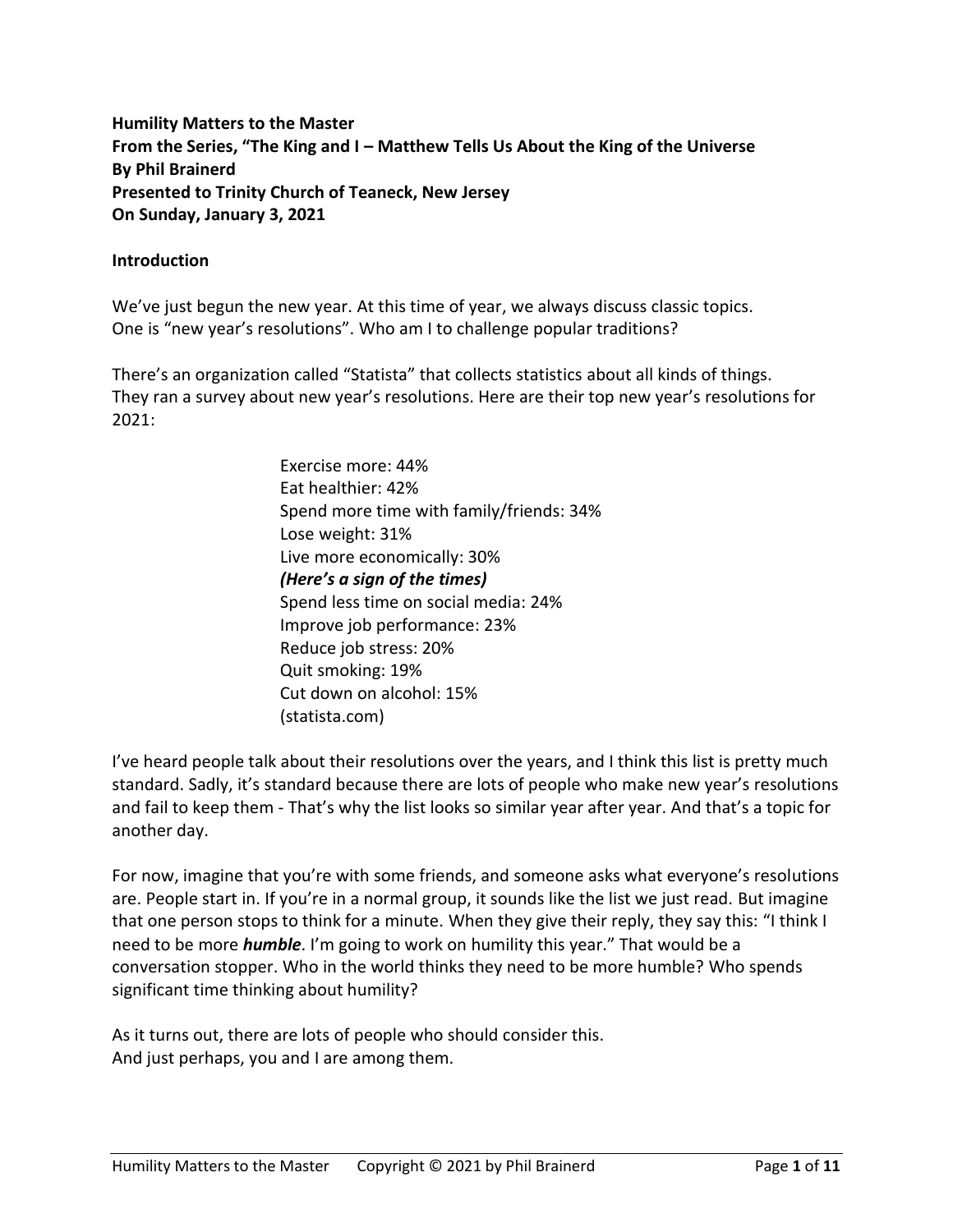We're in our series, "The King and I – Matthew Tells Us About the King of the Universe" Currently we're looking at chapters 5 through 7 of Matthews book - A section we're calling "the Christian Manifesto". In the first part of the manifesto, Matthew tells us "What Matters to the Master". In this session, we'll find that Humility matters to the Master.

Recall in our series that we follow a pattern: We learn that something is important to the Master. It has come under attack. We look at: 1) How it has come under attack in the past. 2) How it was attacked in Jesus' day and 3) how it is under attack today.

# **I. Humility is important to the Master.**

So, today we're learning that humility is important to the Master. It matters to him. Let's start by asking, "What is humility?" As we often do, let's check the dictionary. Here's the definition offered by "Lexico", the online Oxford dictionary: "Having or showing a modest or low estimate of one's own importance."

"Low estimate of one's own importance". I'll mention that if you look at several different dictionaries, you'll get somewhat different definitions, but somewhere in those definitions you'll see something like this. This is likely the definition held by most people.

From a Biblical perspective, this isn't quite right. Let me offer my opinion on a Biblical definition of humility: Having an *accurate* view of one's own importance. That probably feels unusual to many of us. How does one get an accurate view of one's own importance? You get it from God. You get it when you understand your place in God's creation.

So, a full Biblical definition would look like this: Having an accurate view of one's own importance, based on our relationship to God and his creation.

We might ask, "Why does this feel different than what we've been taught?" *Part of the reason*  is that we confuse the definition of humility with its effects. So, now that we know what Biblical humility is, let's see how it works.

The classic example of humility is found in Philippians, chapter 2:

3 Do nothing out of selfish ambition or vain conceit. Rather, in humility value others above yourselves, 4 not looking to your own interests but each of you to the interests of the others. 5 In your relationships with one another, have the same mindset as Christ Jesus: (Philippians 2:3-5)

So we see here the action of humility. The humble person does nothing out of selfish ambition or vain conceit. The humble person values others more than self.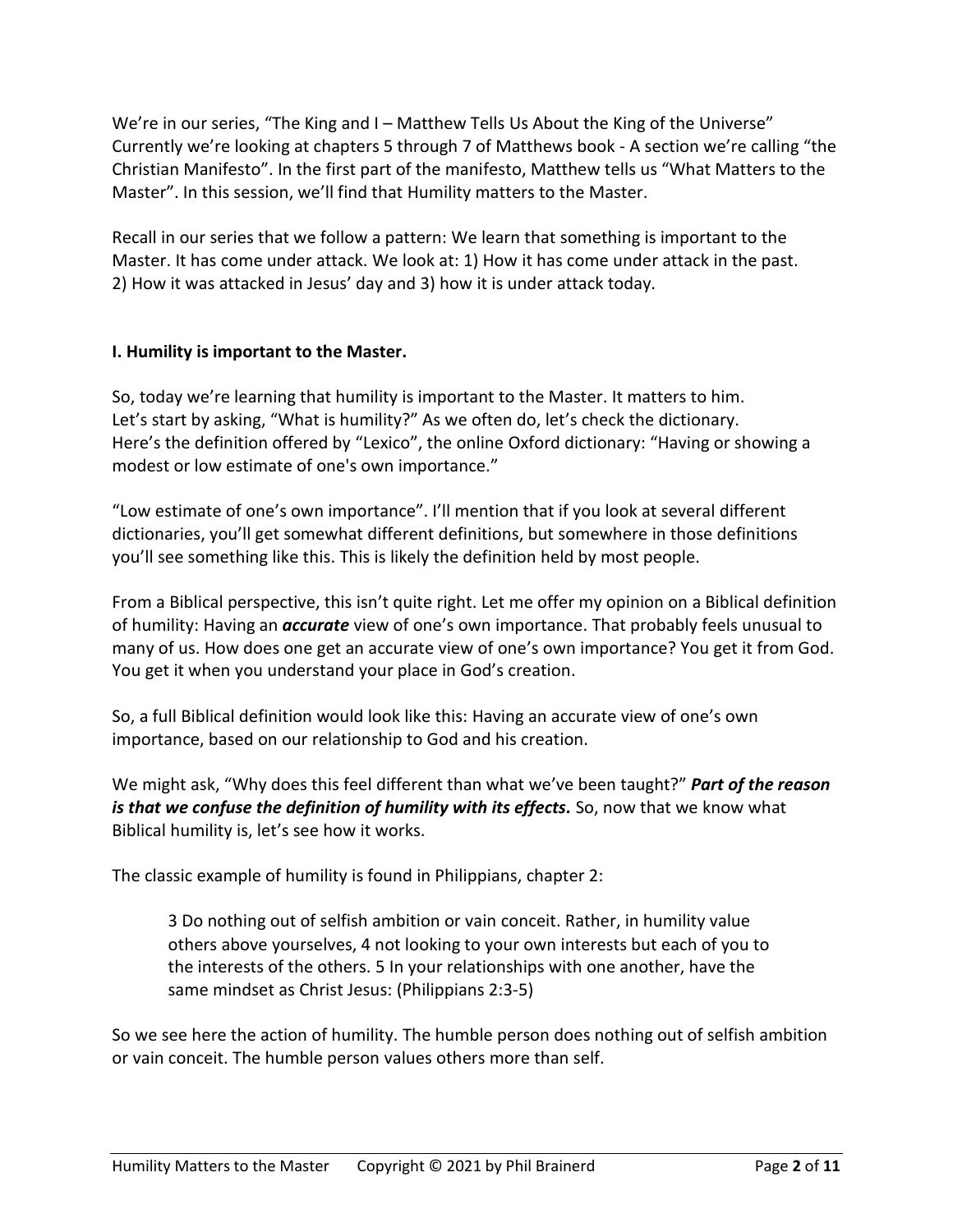Why should we do these things? Because this is what Jesus does. We're told here to "have the same mindset as Christ Jesus." What is that mindset? Let's read on.

6 Who, being in very nature God, did not consider equality with God something to be used to his own advantage;

7 rather, he made himself nothing by taking the very nature of a servant, being made in human likeness. (Philippians 2:6-7)

We just read that Jesus is "in very nature God." He and God the Father share the same essence. But more than that, Jesus and the Father are equal. That's why we believe in Trinity – statements like this appear in numerous places in the New Testament of the Bible.

God is the Creator. We are the created ones. A proper understanding of this would suggest that it is our job as the created ones to serve God, because God is more important than us. He is higher than us. But Jesus, we're told, did something different. You see, Jesus possesses humility. So, instead of seeing his equality with God as something to be used to his own advantage, he lowered himself. He made himself nothing. He had the nature of God, but he took on the nature of a servant.

So, here we see some of the effects of humility. Humility makes someone value others more than self. Thus, humility leads service.

What does that service look like? With true humility, the service can take extreme forms. Let's read more in Philippians:

> And being found in appearance as a man, he humbled himself by becoming obedient to death even death on a cross! (Philippians 2:8)

Humility made Jesus value us so much that he was willing to give everything for us.

This is nothing new. God has been serving us since the creation of the world.

16 For in him all things were created: things in heaven and on earth, visible and invisible, whether thrones or powers or rulers or authorities; all things have been created through him and for him. 17 He is before all things, and in him all things hold together. (Colossians 1:16-17)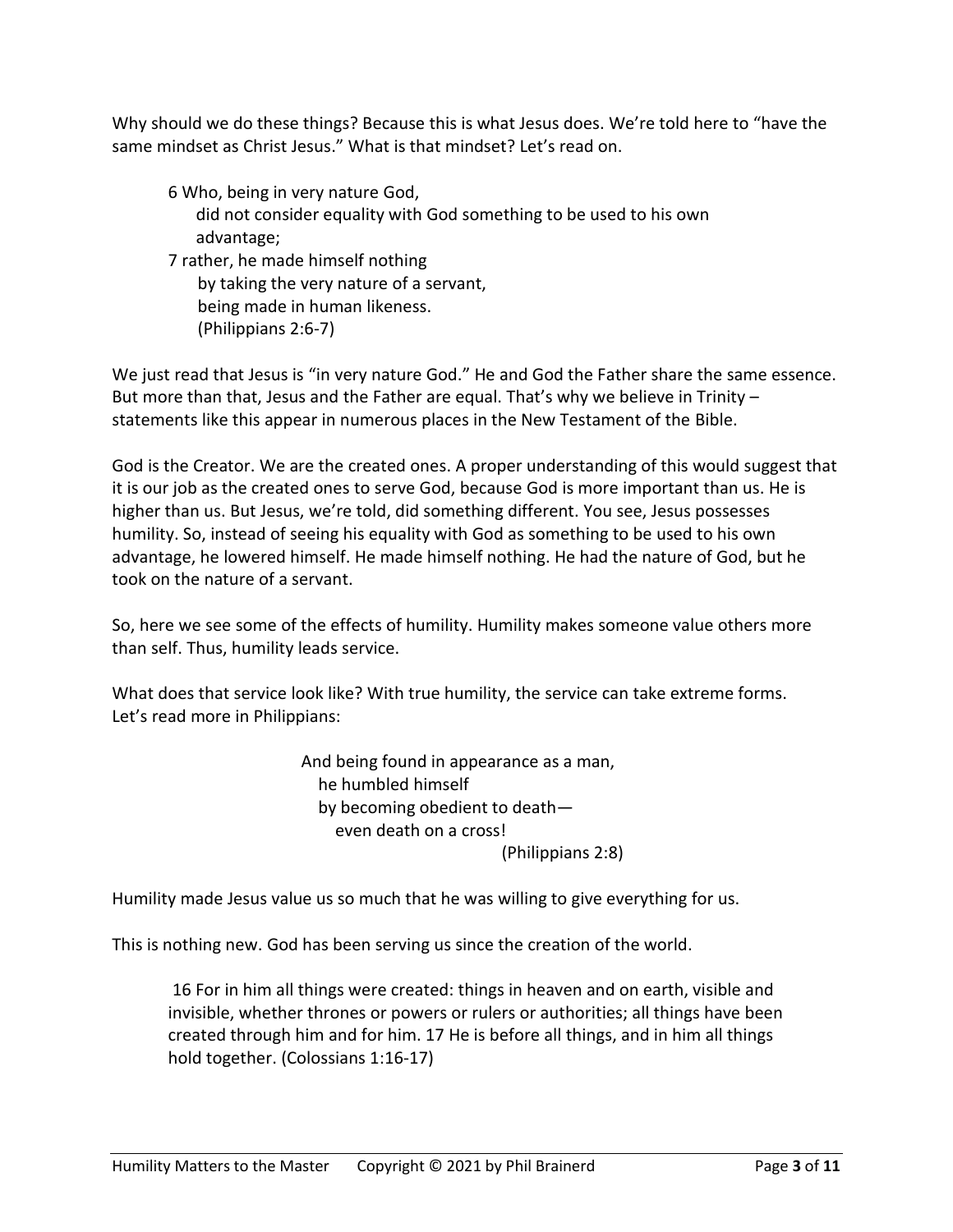God created the universe. After creating it, he obligated himself to keep it all working. We read that in Jesus, "all things hold together." So, from the time that the first few atoms of the universe were put in place, God has been serving the universe. He's been doing that because he's humble.

Let's return to our definition of humility: Having humility, or Being humble, involves an accurate view of self. God has an accurate view of himself. He is important - He is the Creator. He is head of the universe. He never stops being those things. However, humility leads him to value his creation and the humans in it. So, he serves his creation and humans.

What does it mean for us to have an accurate view of ourselves? It means understanding that you and I are very important. God created a whole universe and gave it to us. More than that, God gave us the earth to that we could rule it.

*Here's where it's important for our view of ourselves to be based on our relationship with God and others.* We are also special. God created us in his image - He didn't do that with anything else. Because we are created in God's image, we are like him. He is humble. So, he encourages us to be humble.

Now, this is very important. I believe that when we do the things that God commands us, we are given a very special opportunity. We can participate in God's divine nature. So, when he commands us to be humble, and we obey, we become more and more like him. We know him better. We enjoy him more. That's been God's plan for us since the beginning.

So, let's get back to our pattern. We've just learned that something is valuable to the Master. It matters to him. That something is humility. We've said that things that matter to the Master have come under attack.

Let's find out how this happened with humility.

# **II. Humility Came Under attack.**

Humility is one of the things that came under attack in the Garden of Eden. God gave Adam and Eve one command in Genesis 2: Don't eat from the tree of the knowledge of good and evil. In Genesis 3 the serpent came along with this temptation:

5 "For God knows that when you eat from it your eyes will be opened, and you will be like God, knowing good and evil." (Genesis 3:5)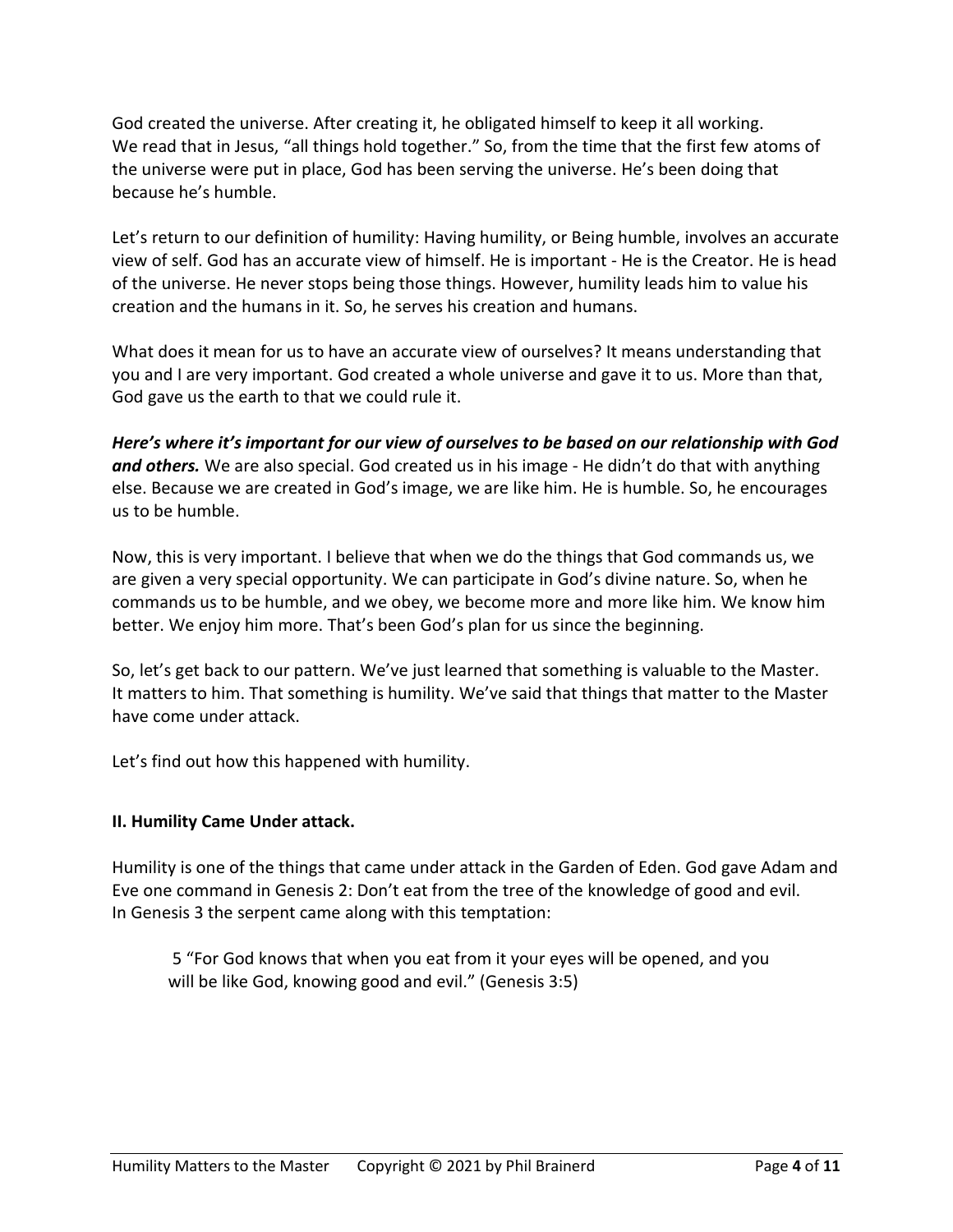The core of the temptation in the garden was the idea that Adam and Eve could be like God. This was ironic, because God wanted Adam and Eve to be like him. However, God wanted Adam and Eve to be like him in character qualities like humility.

Humility involves an accurate understanding of who you are *in relationship to God.* God is the Creator of the universe and all its inhabitants. The humble person understands that. Humans are important, but God is much more so. So, the humble person serves God and others.

The serpent was able to get Adam and Eve to believe that they could be as important as God. So now, their understanding of who they were was distorted. Humility was replaced with its opposite: Arrogance. Whereas humility involves an accurate view of one's own importance, arrogance is a distorted view of one's own importance.

Earlier, we saw the effect of humility. Let's look at the effects of arrogance: Whereas humility values others, arrogance de-values others. Humility leads to service - Arrogance attempts to use others for selfish gain. Humility gives - Arrogance takes. Humility nurtures Arrogance harms.

We saw earlier that humility led Jesus to die for others on the cross. The first act of raw arrogance occurred in Genesis 4 where Cain murdered his brother Abel. Humility is only limited by how much you have to give. Tragically, arrogance is limited only by the number of people who can be hurt.

Because of this, two new concepts entered the human experience: Justice and revenge. Let's add those to our list: Humility seeks justice - Arrogance seeks revenge.

Justice and revenge are two very different things. Justice suggests that payment must be made in some form when someone is hurt. Justice is a goal of a society that is led by law. Revenge on the other hand is completely selfish. It is enacted by individuals. Revenge is determined not by laws and standards, but by feelings.

Revenge was first personified by a man named Lamech. We meet him in Genesis

I have killed a man for wounding me, a young man for injuring me. If Cain is avenged seven times, then Lamech seventy-seven times." (Genesis 4:23-24)

Here's the problem with revenge: It tends to get out-of-control. Lamech was injured. He responded with death. He said, "Someone stepped on my toe - I stepped on his head!"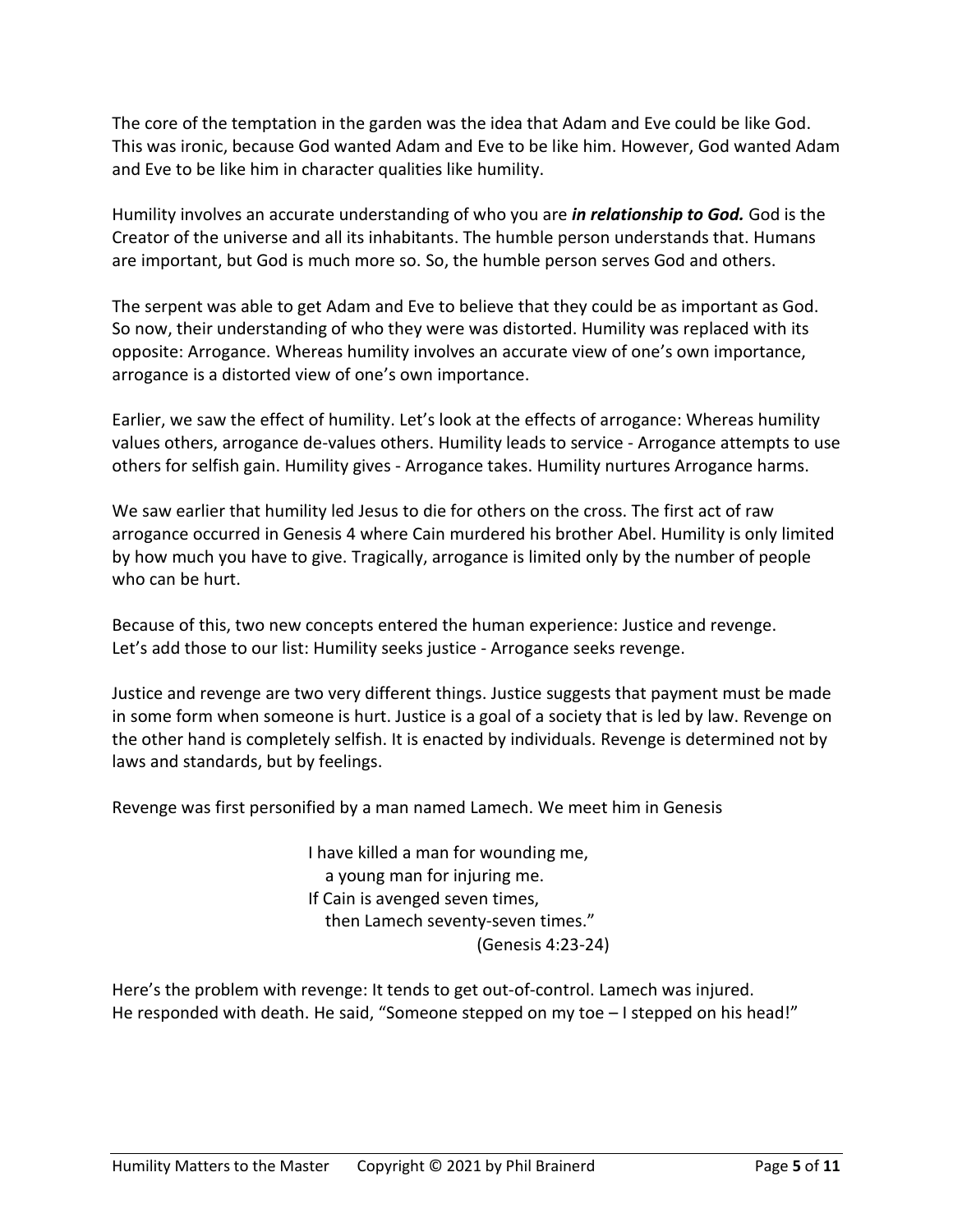That's why we have laws. Laws should come from a source that is impartial – a source that's not currently feeling pain from a crime. The best laws come from God. Here's an important point: True justice wants fair payment for a wrong. It's stops when the payment is complete.

Here are examples of the laws given through Moses:

15 One witness is not enough to convict anyone accused of any crime or offense they may have committed. A matter must be established by the testimony of two or three witnesses. (Deuteronomy 19:15)

18 The judges must make a thorough investigation… (vs.18)

So, when a crime has been committed, there must be a proper tribunal. Judges must make a thorough investigation. Because of this, justice is ultimately a function of government.

In the law of Moses there had to be at least two witnesses. No one was to be convicted of a crime on hearsay or circumstantial evidence. Even having one person who claimed to be an eyewitness was insufficient. Two or three eyewitnesses were required. True justice was to be so respected that it would be better to let a guilty party go free than to have an innocent person convicted.

If these strict requirements were met, here was the penalty for arrogant people who hurt others:

You must purge the evil from among you. 20 The rest of the people will hear of this and be afraid, and never again will such an evil thing be done among you. 21 Show no pity: life for life, eye for eye, tooth for tooth, hand for hand, foot for foot. (Deuteronomy 19:19-21)

In a broken world, where arrogant people hurt others, the legal system becomes an important deterrent to crime.

- Evil must be purged.
- An example must be made that deters others.
- And this is important: The payment must be equal to the crime.

If someone lost an eye, some kind of payment must be made equivalent to the loss of an eye - Nothing more, nothing less. If things get as far as a trial, the judges were to show no pity. If they did, none of the deterrents happened.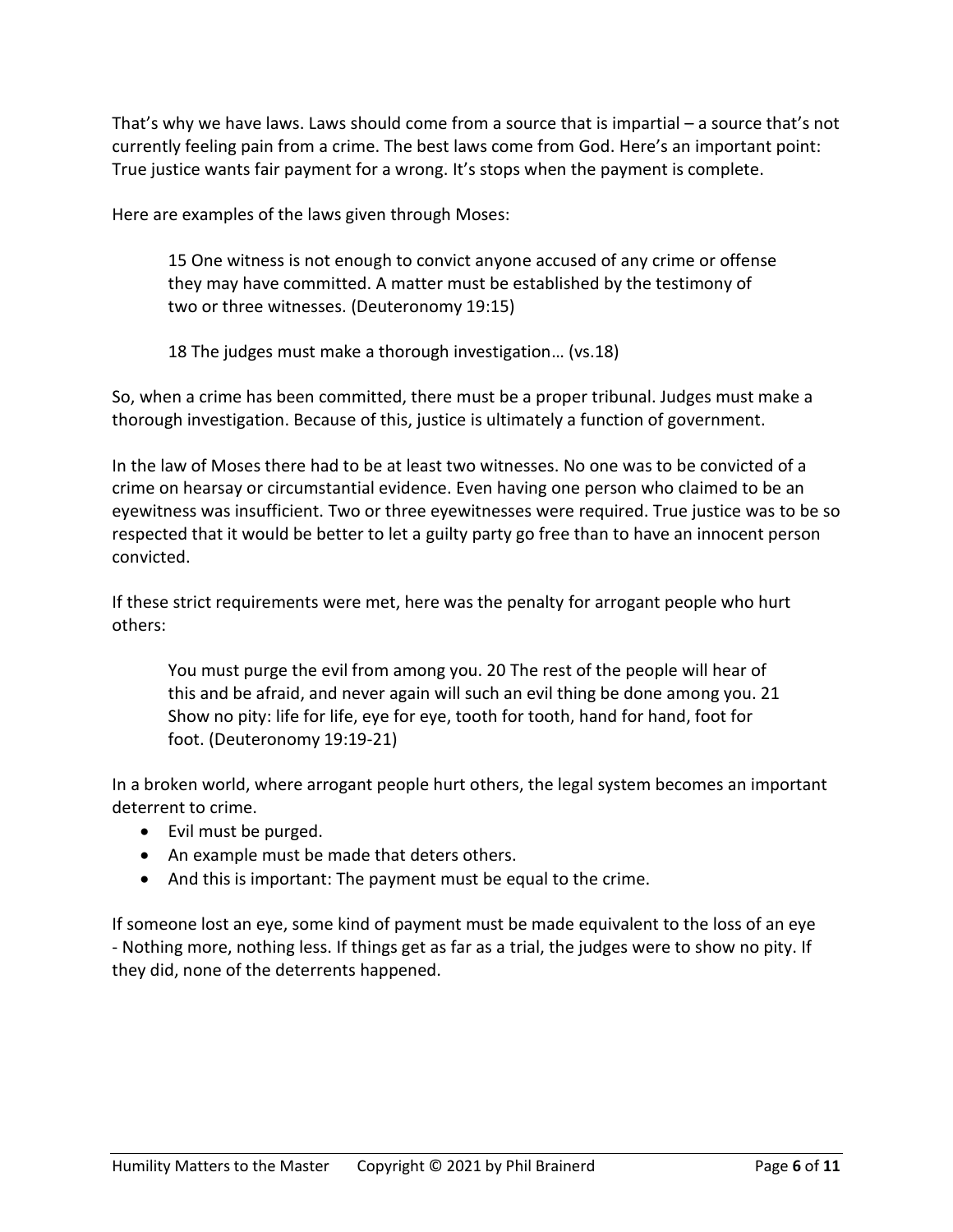In a broken world where arrogant people hurt others, a working legal system can be used to deal with evil. *But this has never been a vision of the best world.* There was something even better *- A society ruled by character and heart.*

> 21 If your enemy is hungry, give him food to eat; if he is thirsty, give him water to drink. 22 In doing this, you will heap burning coals on his head, and the Lord will reward you.

(Proverbs 25:21-22)

Is someone your enemy? Are they out to get you? Instead of figuring out how to hurt them, why not show them compassion? If they're hungry, feed them. If they're thirsty, give them water to drink. In fact, you need a fire to cook the food. Build a nice big fire for them - Heaping hot coals was a gesture of generosity in the days this was written.

If you do this, God will see and reward you. Why? Because wants you to be like him. And he is humble. The humble person values others. The humble person looks at even their enemy and says, "That person is made in the image of God. They have worth. Therefore, I will help, not hurt."

Friends, this is what God wants for us. Imagine living in a society where everyone did these things. That would be a society in which no one has need. That would be a society with no need for courts and a legal system.

Sadly, that's not what the world has. But understand this: *God has always offered it on an individual basis to his children.* God has always encouraged his followers to be humble - To value others - to show compassion and mercy even to enemies. It's can be hard to do. But God rewards those who do it.

So, humility matters to the Master. It came under attack in the Garden of Eden. It was under attack all the days leading up to Jesus. How was it under attack in the days that Jesus lived?

# **III. Humility was under attack in the time of Jesus.**

38 "You have heard that it was said, 'Eye for eye, and tooth for tooth.' 39 But I tell you, do not resist an evil person. If anyone slaps you on the right cheek, turn to them the other cheek also. 40 And if anyone wants to sue you and take your shirt, hand over your coat as well. 41 If anyone forces you to go one mile, go with them two miles. 42 Give to the one who asks you, and do not turn away from the one who wants to borrow from you. (Matthew 5:38-42)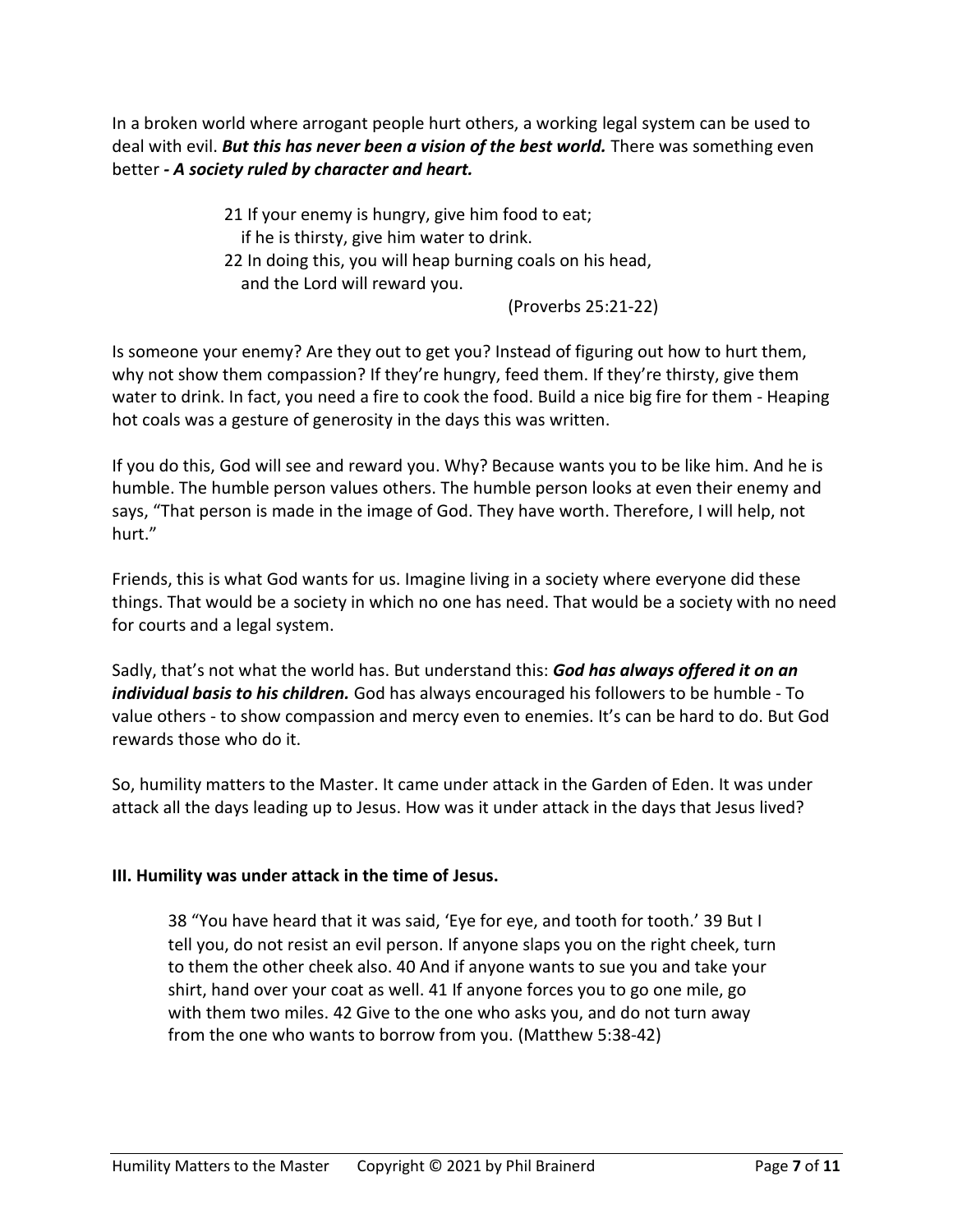Let's break this apart.

### **A. The Attack**

You have heard that it was said, 'Eye for eye, and tooth for tooth.' 39 But I tell you… (Matthew 5:38)

The people of Jesus day were short-changed by their leaders. They heard the "eye for eye" part of Justice. But they heard nothing more. They were given laws, but the laws had no soul; no deeper meaning. There were courts and judges to administer justice. But there was no opportunity to people to be something more. There was no opportunity to learn about character qualities like humility.

So, Jesus needed to correct the situation. He had to say, "but I tell you". That was the attack.

### **B. The Response to the Attack**

Here's how he told his followers to respond to the attack. There were four things:

#### **1) Humble people are willing to risk their reputation for others.**

First, humble people are willing to risk their reputation for others.

But I tell you, do not resist an evil person. If anyone slaps you on the right cheek, turn to them the other cheek also. (Matthew 5:39)

In that culture, a slap was a powerful way to insult someone. It was not meant to hurt the body. There are much better ways to hurt someone's body if that's what you want to do. This is important because this sentence, along with the others that follow, are some of the most misunderstood in the Bible. I've heard people ask, "If someone breaks my leg, do I have to offer the other as well?" No. In another place, Jesus said this:

When you are persecuted in one place, flee to another. (Matthew 10:23)

If someone hurts you physically and you can get away, do it! At this moment, Jesus is referring exclusively to an insult - An attack on emotions.

And Jesus is trying to remind us about humility. When someone insults a humble person, how does the humble person respond? The humble person says, "That person who just slapped me is made in the image of God." "So, they have value". Jesus is telling us that the humble person does not immediately retaliate.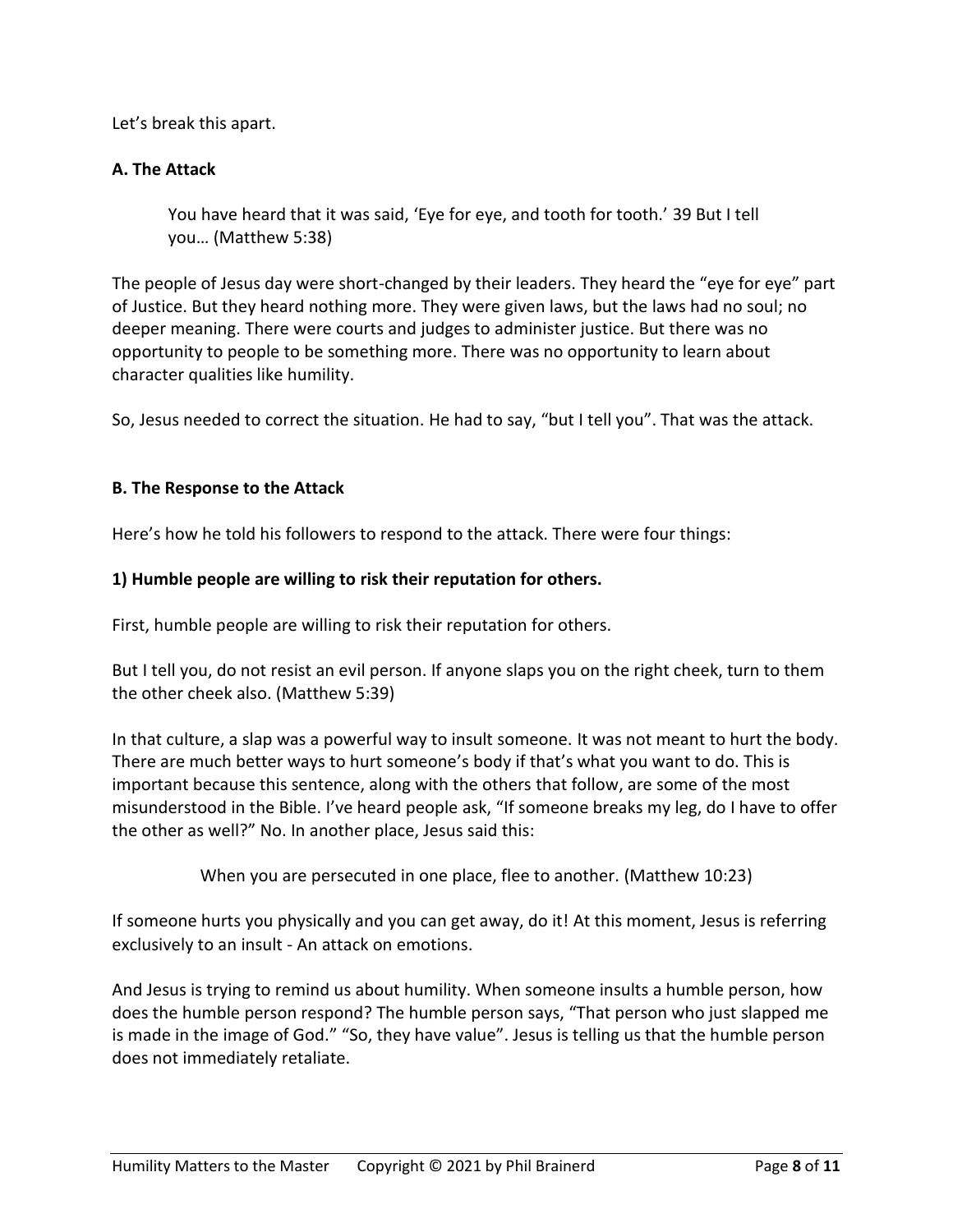You think this is hard so far? Think about this: The original temptation suggested that Adam and Eve could be like God. What is one of the qualities of God? Answer: He's never wrong. Do you know people who are never wrong?

One time, I was stopped at a traffic light. I was thinking about something and didn't see the light change. In what seemed like an instant, I was treated to a long, loud horn honking behind me. You know what? I was wrong. Maybe I didn't deserve a honk as long and loud as what I got, but I deserved a honk. So, I waived and moved on. I've known people who would honk back louder and longer. That would accomplish nothing except high blood pressure for everyone.

Humble people are willing to risk their reputation for others. They work on the assumption that others have worth.

# **2) Humble people are willing to correct wrongs if they are at fault.**

Next, humble people are willing to correct wrongs if they are at fault.

And if anyone wants to sue you and take your shirt, hand over your coat as well. (Matthew 5:40)

The important word here is "sue" - This is a court of law. Imagine that someone has taken you to court and charged that you have wronged them. Multiple witnesses have been brought in. A judge has thoroughly investigated. And you are found to be guilty. Jesus says that a humble person is willing to give anything to correct problems if they are in the wrong.

In that society, if you sued someone, you could take almost anything - but not a coat. For the poor, a coat doubled as a sleeping bag. It kept people warm at night. So, Moses made special provision: No one was to sue and take a coat. Jesus says that the humble person would give up even that. They're willing to give up their last possession if they've hurt someone - Because that other person has value.

# **3) Humble people see potential in everyone.**

Next, the humble person sees potential in everyone.

If anyone forces you to go one mile, go with them two miles. (Matthew 5:41)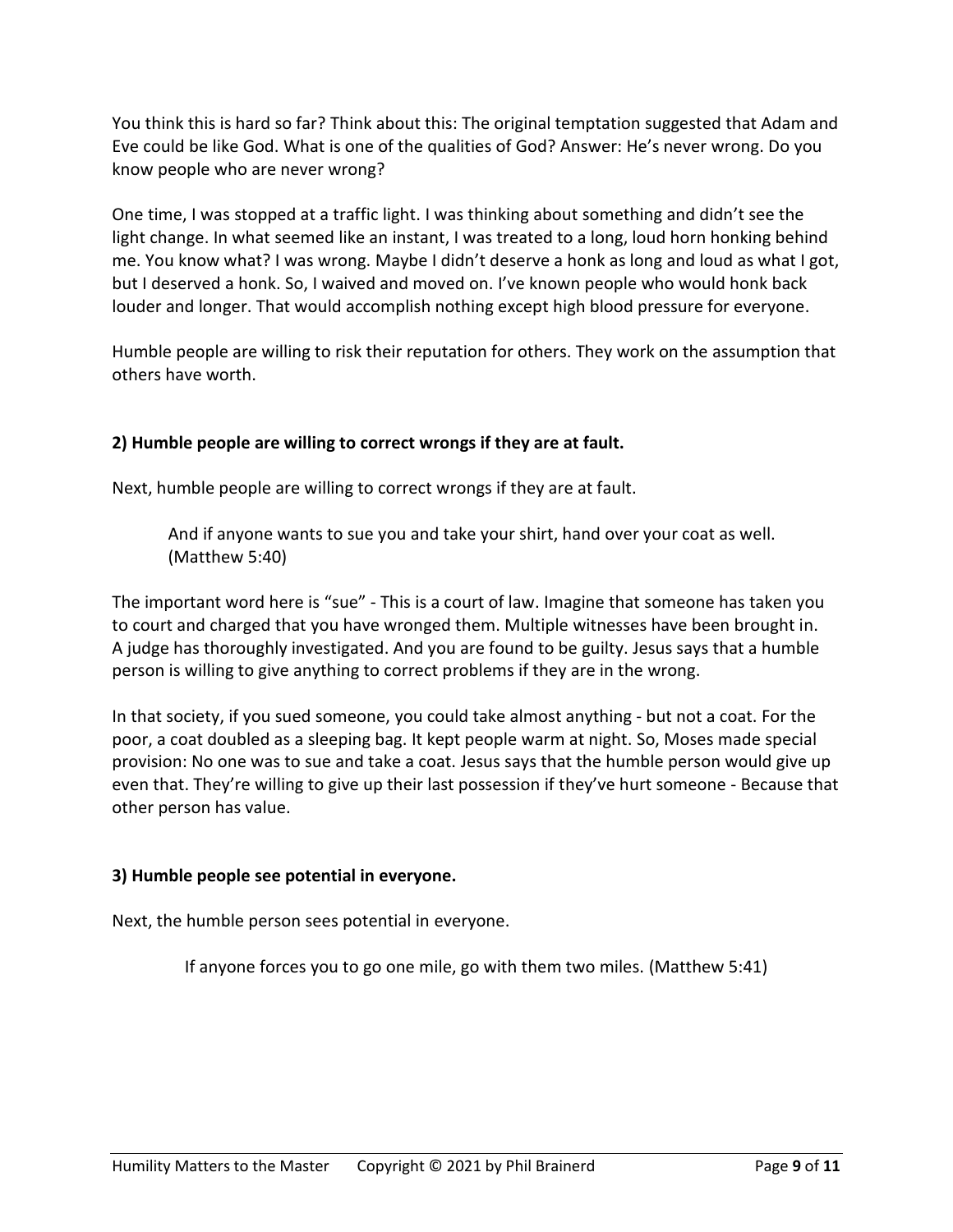The people of Israel in the days of Jesus had been invaded by the Romans. The Romans had a rule: Any soldier could ask a citizen of a conquered country to carry their pack. A Roman soldier's pack could get heavy with supplies. This was the proverbial insult added to injury. Imagine that your country has been invaded, and the invader can force you to drop everything to help them carry their tools of oppression. That would be exasperating.

Jesus tells us that the humble person sees potential even in an oppressor. If you agree to carry a soldier's pack, you can spend time with them. You can talk to the soldier. You can try to be friends. You can listen to their problems. Maybe you can even share your faith with them? Instead of complaining, maybe you can go twice as far? That's twice to time to try and make a new friend.

The humble person sees potential in everyone – even an oppressor.

# **4) Humble people help to alleviate the pain of others.**

Finally, the humble person helps to alleviate the pain of others.

Give to the one who asks you, and do not turn away from the one who wants to borrow from you. (Matthew 5:42)

The topic of giving demands an entire session. We can't hit all the implications here. For now, let's ask: Do people who have what they need ask for help? Usually, no. So, let's assume that Jesus is referring to someone who has a real need. Perhaps they're hungry. They're trying to feed themselves and their family.

The humble person assigns value to others. The humble person asks, "What's more important? That I have everything I want, or that another person goes hungry?"

The humble person tries to help others when they're asked for help.

Let's pull this all together.

#### **Conclusion**

We've learned today that humility matters to the Master.